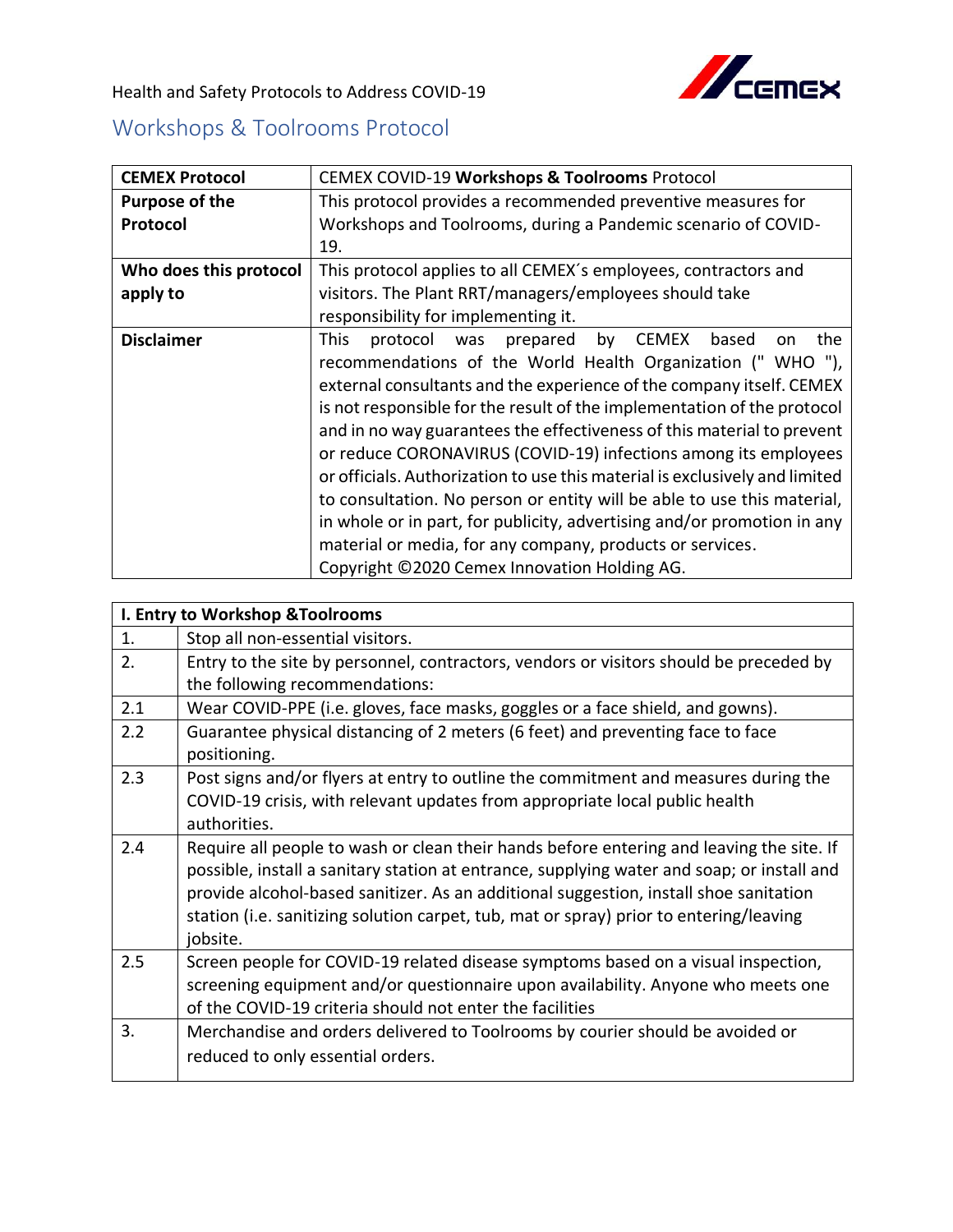

| <b>I. Entry to Workshop &amp; Toolrooms</b> |                                                                                                                                                                                                                         |  |
|---------------------------------------------|-------------------------------------------------------------------------------------------------------------------------------------------------------------------------------------------------------------------------|--|
|                                             | If it is the case, previously disinfect with appropriate alcohol/chlorine/soap based<br>solution and only open in a safe area using disposable gloves and convenient COVID-<br>PPE.                                     |  |
| 3.1                                         | Instruct and follow directions while using cleaning and sanitizing products.<br>Make sure all personnel is preceded by induction / training on the hazards of such<br>products/chemicals used in the workplace or site. |  |
| 4.                                          | Provide hand sanitizer at several areas where possible, to be frequently used by<br>personnel, contractors, vendors or visitors.                                                                                        |  |
| 5.                                          | Make sure that lavatory and restrooms for personnel, contractors, vendors or visitors<br>are provided with paper towels or tissues and garbage bins preferably with non-<br>contact lid.                                |  |
| 6.                                          | Exchange of pens or pencils, or electronic devices should be prohibited.                                                                                                                                                |  |

|    | <b>II. Team Tasks</b>                                                                                                                                                                                                                                                                               |  |  |
|----|-----------------------------------------------------------------------------------------------------------------------------------------------------------------------------------------------------------------------------------------------------------------------------------------------------|--|--|
| 1. | Stop / suspend all non-essential physical work which requires physical contact or spaces<br>with less than 2 meters (6 feet) between personnel.                                                                                                                                                     |  |  |
| 2. | If a physical task is essential or necessary, make sure it is done in a well-ventilated<br>area, respecting physical distance and wear COVID-PPE (gloves, face masks, goggles or<br>a face shield, and gowns).<br>Preferable, they should be done with a small group of people and in an open space |  |  |
|    | environment.                                                                                                                                                                                                                                                                                        |  |  |
| 3. | All personal protective equipment must be disinfected upon completion of activities<br>and should not be shared with other colleagues. Disposable components / devises<br>should be deposited in garbage bins preferably with non-contact lid.                                                      |  |  |
| 4. | Exchange of personal tools or devices should be prohibited.                                                                                                                                                                                                                                         |  |  |
| 5. | Avoid document/paperwork exchange with alternative methods: digital documents<br>and/or signatures, taking orders by phone/email, assign a sole document handler,<br>email document pictures.<br>Where a physical exchange of documentation/paperwork cannot be avoided:                            |  |  |
|    | d. Use disposable gloves, face mask, eye protection.<br>e. Wash entirely often (including nails and back of hand) with soap and water for<br>at least 20 seconds after exchanging/ touching paperwork.<br>Assign a tray to deposit paperwork.<br>f.                                                 |  |  |
| 6. | All areas on site potentially infected by a confirmed or probable case require to be<br>blocked from access until the area is properly cleaned and disinfected, along with any<br>public areas where s/he has spent significant time (more than 15 minutes).                                        |  |  |